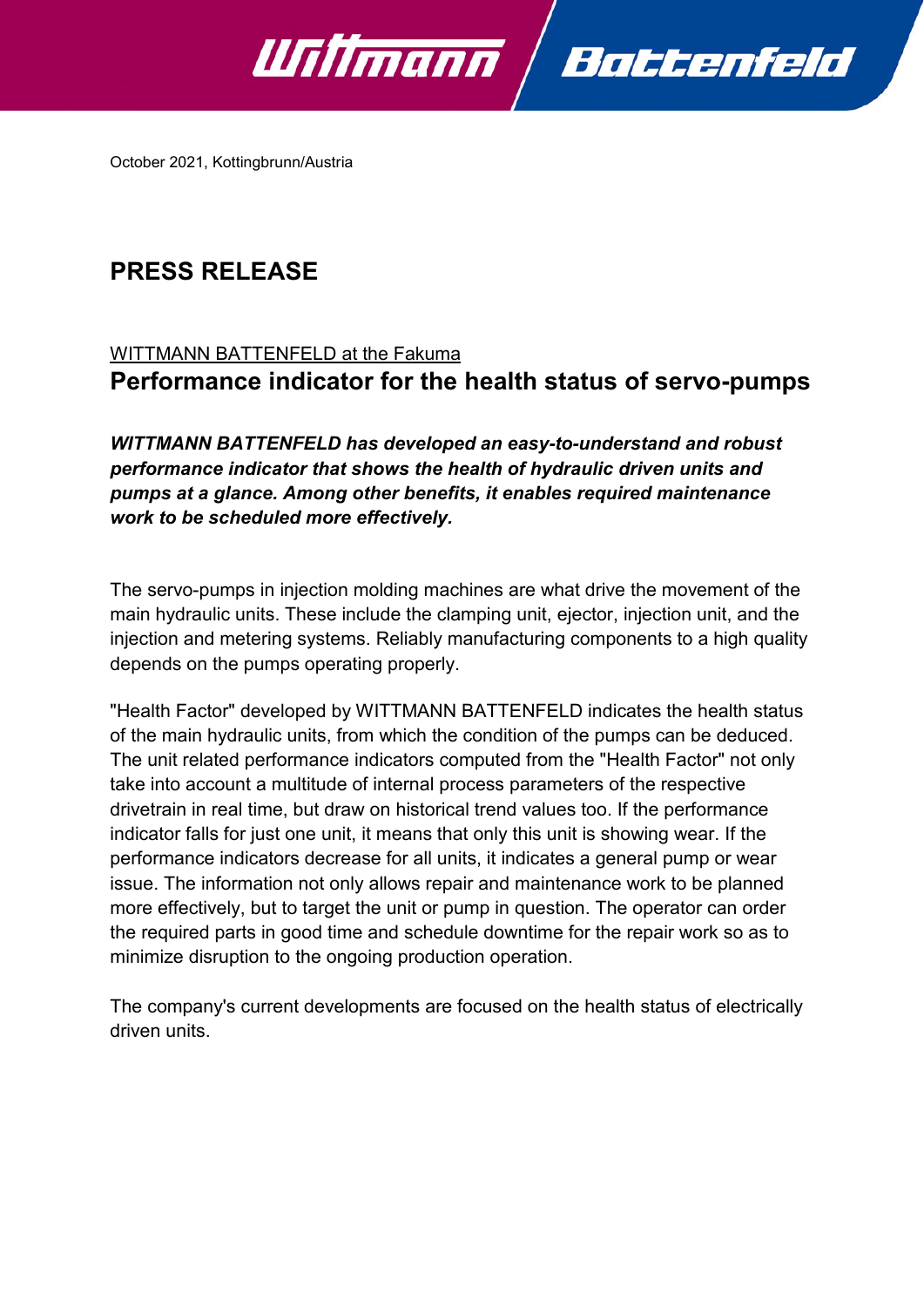



**Fig.:** Servo-hydraulic machine from the *SmartPower* series

#### **The WITTMANN Group**

The WITTMANN Group is a globally leading manufacturer of injection molding machines, robots and auxiliary equipment for processing a great variety of plasticizable materials – both plastic and non-plastic. The group of companies has its headquarters in Vienna, Austria and consists of two main divisions: WITTMANN BATTENFELD and WITTMANN. Following the principles of environmental protection, conservation of resources and circular economy, the WITTMANN Group engages in state-of-the-art process technology for maximum energy efficiency in injection molding, and in processing standard materials and materials with a high content of recyclates and renewable raw materials. The products of the WITTMANN Group are designed for horizontal and vertical integration into a Smart Factory and can be interlinked to form an intelligent production cell.